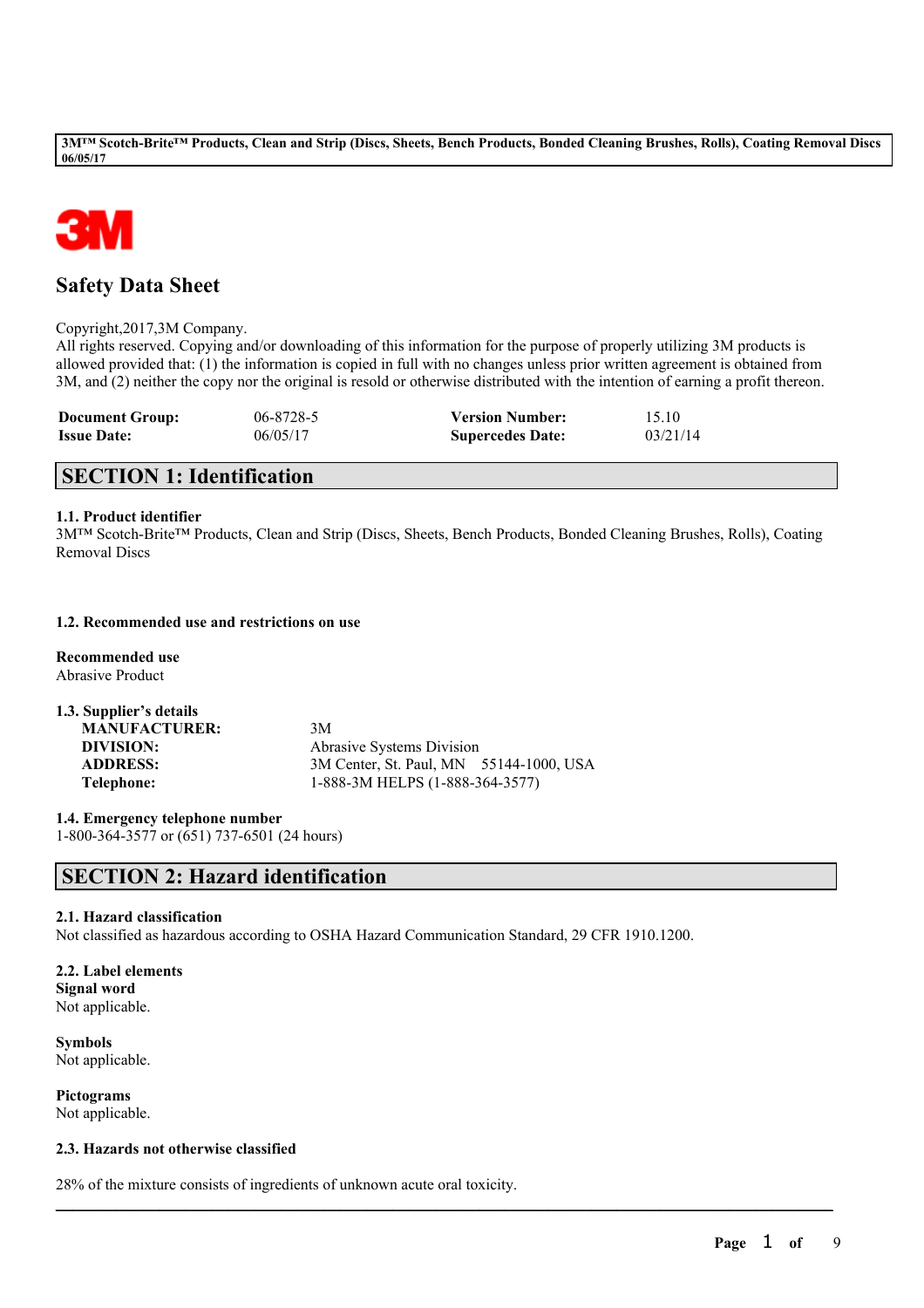## **SECTION 3: Composition/information on ingredients**

| Ingredient                             | <b>C.A.S. No.</b> | $%$ by Wt     |
|----------------------------------------|-------------------|---------------|
| Silicon Carbide Mineral                | 409-21-2          | $35 - 75$     |
| Nylon Fiber                            | Mixture           | $10 - 30$     |
| Filler                                 | Mixture           | $1 - 10$      |
| Cured Resin                            | Mixture           | $10 - 35$     |
| Roloc™ Attachment System               | Mixture           | $0 - 5$       |
| Knitted Nylon Cloth (Ctg Removal Disc) | Mixture           | $0 - 5$       |
| Steel / Plastic (Brush)                | Mixture           | - 10<br>$0 -$ |

## **SECTION 4: First aid measures**

## **4.1. Description of first aid measures**

#### **Inhalation:**

Remove person to fresh air. If you feel unwell, get medical attention.

## **Skin Contact:**

Wash with soap and water. If signs/symptoms develop, get medical attention.

## **Eye Contact:**

Flush with large amounts of water. Remove contact lenses if easy to do. Continue rinsing. If signs/symptoms persist, get medical attention.

 $\mathcal{L}_\mathcal{L} = \mathcal{L}_\mathcal{L} = \mathcal{L}_\mathcal{L} = \mathcal{L}_\mathcal{L} = \mathcal{L}_\mathcal{L} = \mathcal{L}_\mathcal{L} = \mathcal{L}_\mathcal{L} = \mathcal{L}_\mathcal{L} = \mathcal{L}_\mathcal{L} = \mathcal{L}_\mathcal{L} = \mathcal{L}_\mathcal{L} = \mathcal{L}_\mathcal{L} = \mathcal{L}_\mathcal{L} = \mathcal{L}_\mathcal{L} = \mathcal{L}_\mathcal{L} = \mathcal{L}_\mathcal{L} = \mathcal{L}_\mathcal{L}$ 

## **If Swallowed:**

No need for first aid is anticipated.

## **4.2. Most important symptoms and effects, both acute and delayed**

See Section 11.1. Information on toxicological effects.

## **4.3. Indication of any immediate medical attention and special treatment required**

Not applicable

## **SECTION 5: Fire-fighting measures**

## **5.1. Suitable extinguishing media**

Material will not burn. Use a fire fighting agent suitable for the surrounding fire.

## **5.2. Special hazards arising from the substance or mixture**

None inherent in this product.

## **Hazardous Decomposition or By-Products**

| Substance       |
|-----------------|
| Carbon monoxide |
| Carbon dioxide  |

**Condition** During Combustion

During Combustion

## **5.3. Special protective actions for fire-fighters**

No special protective actions for fire-fighters are anticipated.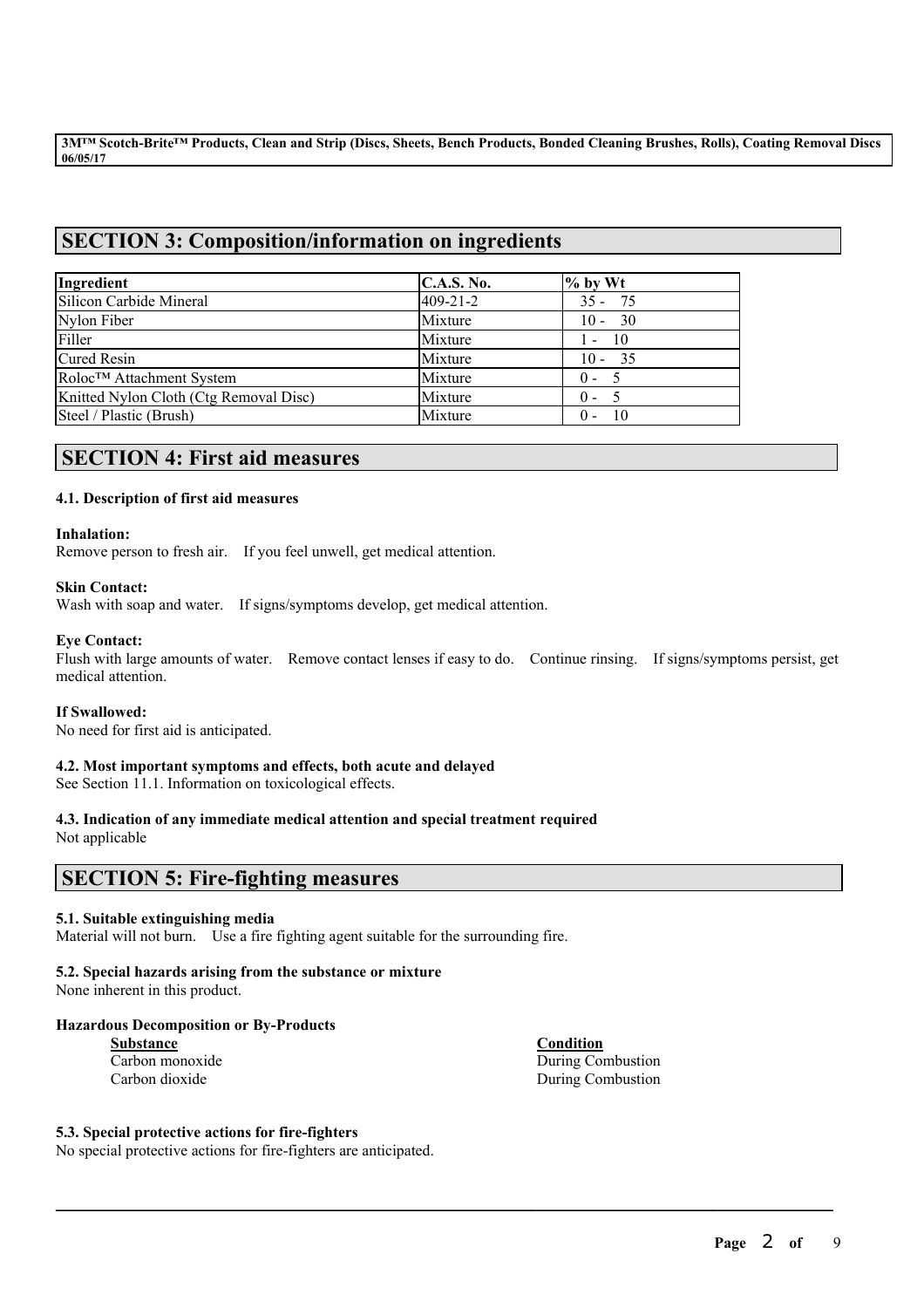## **SECTION 6: Accidental release measures**

## **6.1. Personal precautions, protective equipment and emergency procedures** Not applicable.

## **6.2. Environmental precautions**

Not applicable.

**6.3. Methods and material for containment and cleaning up**

Not applicable.

## **SECTION 7: Handling and storage**

## **7.1. Precautions for safe handling**

For industrial or professional use only. Avoid breathing of dust created by sanding, grinding or machining. Damaged product can break apart during use and cause serious injury to face or eyes. Check product for damage such as cracks or nicks prior to use. Replace if damaged. Always wear eye and face protection when working at sanding or grinding operations or when near such operations. Combustible dust may form by action of this product on another material (substrate). Dust generated from the substrate during use of this product may be explosive if in sufficient concentration with an ignition source. Dust deposits should not be allowed to accumulate on surfaces because of the potential for secondary explosions.

## **7.2. Conditions for safe storage including any incompatibilities**

No special storage requirements.

## **SECTION 8: Exposure controls/personal protection**

## **8.1. Control parameters**

## **Occupational exposure limits**

If a component is disclosed in section 3 but does not appear in the table below, an occupational exposure limit is not available for the component.

| Ingredient              | <b>C.A.S. No.</b> | <b>Agency</b> | Limit tvpe                     | Additional Comments |
|-------------------------|-------------------|---------------|--------------------------------|---------------------|
| Silicon Carbide Mineral | $409 - 21 - 2$    | <b>IOSHA</b>  | $ TWA$ (as total dust):15      |                     |
|                         |                   |               | $\{mg/m3;TWA$ (respirable      |                     |
|                         |                   |               | $frac{1}{2}$ fraction: 5 mg/m3 |                     |

ACGIH : American Conference of Governmental Industrial Hygienists

AIHA : American Industrial Hygiene Association

CMRG : Chemical Manufacturer's Recommended Guidelines

OSHA : United States Department of Labor - Occupational Safety and Health Administration

TWA: Time-Weighted-Average

STEL: Short Term Exposure Limit

CEIL: Ceiling

## **8.2. Exposure controls**

## **8.2.1. Engineering controls**

Use general dilution ventilation and/or local exhaust ventilation to control airborne exposures to below relevant Exposure Limits and/or control dust/fume/gas/mist/vapors/spray. If ventilation is not adequate, use respiratory protection equipment. Warning: Excessive operating speed or generation of extreme heat may result in harmful emissions. Use local exhaust ventilation. Provide local exhaust at process emission sources to control exposure near the source and to prevent the escape of dust into the work area. Ensure that dust-handling systems (such as exhaust ducts, dust collectors, vessels, and processing equipment) are designed in a manner to prevent the escape of dust into the work area (i.e., there is no leakage from the equipment).

 $\mathcal{L}_\mathcal{L} = \mathcal{L}_\mathcal{L} = \mathcal{L}_\mathcal{L} = \mathcal{L}_\mathcal{L} = \mathcal{L}_\mathcal{L} = \mathcal{L}_\mathcal{L} = \mathcal{L}_\mathcal{L} = \mathcal{L}_\mathcal{L} = \mathcal{L}_\mathcal{L} = \mathcal{L}_\mathcal{L} = \mathcal{L}_\mathcal{L} = \mathcal{L}_\mathcal{L} = \mathcal{L}_\mathcal{L} = \mathcal{L}_\mathcal{L} = \mathcal{L}_\mathcal{L} = \mathcal{L}_\mathcal{L} = \mathcal{L}_\mathcal{L}$ 

## **8.2.2. Personal protective equipment (PPE)**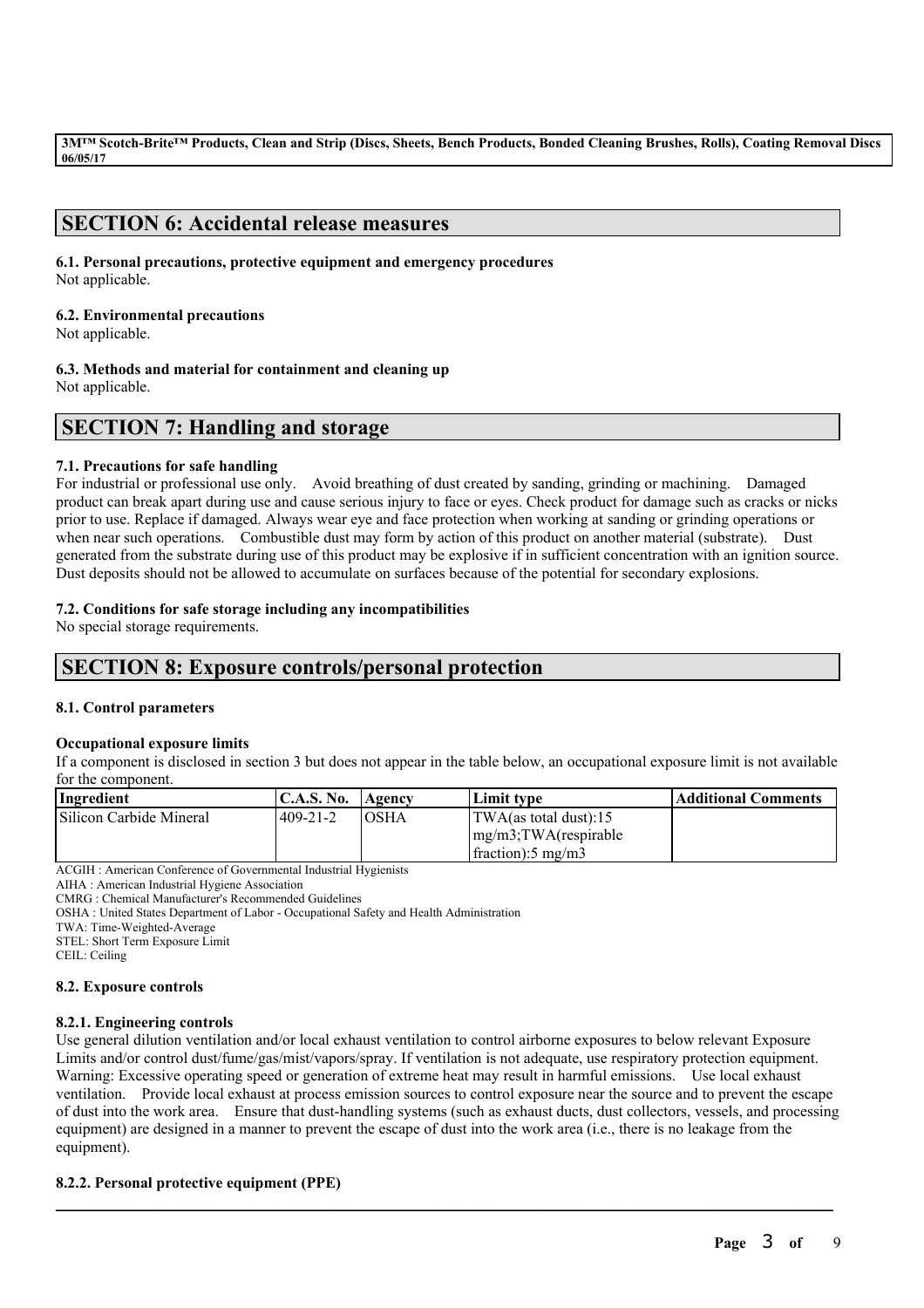## **Eye/face protection**

To minimize the risk of injury to face and eyes, always wear eye and face protection when working at sanding or grinding operations or when near such operations. Select and use eye/face protection to prevent contact based on the results of an exposure assessment. The following eye/face protection(s) are recommended: Safety Glasses with side shields

#### **Skin/hand protection**

Wear appropriate gloves to minimize risk of injury to skin from contact with dust or physical abrasion from grinding or sanding.

## **Respiratory protection**

Assess exposure concentrations of all materials involved in the work process. Consider material being abraded when determining the appropriate respiratory protection. Select and use appropriate respirators to prevent inhalation overexposure. An exposure assessment may be needed to decide if a respirator is required. If a respirator is needed, use respirators as part of a full respiratory protection program. Based on the results of the exposure assessment, select from the following respirator type(s) to reduce inhalation exposure:

 $\mathcal{L}_\mathcal{L} = \mathcal{L}_\mathcal{L} = \mathcal{L}_\mathcal{L} = \mathcal{L}_\mathcal{L} = \mathcal{L}_\mathcal{L} = \mathcal{L}_\mathcal{L} = \mathcal{L}_\mathcal{L} = \mathcal{L}_\mathcal{L} = \mathcal{L}_\mathcal{L} = \mathcal{L}_\mathcal{L} = \mathcal{L}_\mathcal{L} = \mathcal{L}_\mathcal{L} = \mathcal{L}_\mathcal{L} = \mathcal{L}_\mathcal{L} = \mathcal{L}_\mathcal{L} = \mathcal{L}_\mathcal{L} = \mathcal{L}_\mathcal{L}$ 

Half facepiece or full facepiece air-purifying respirator suitable for particulates

For questions about suitability for a specific application, consult with your respirator manufacturer.

## **SECTION 9: Physical and chemical properties**

## **9.1. Information on basic physical and chemical properties**

| <b>General Physical Form:</b>             | Solid                  |
|-------------------------------------------|------------------------|
| Odor, Color, Grade:                       | Solid abrasive product |
| <b>Odor threshold</b>                     | Not Applicable         |
| pН                                        | Not Applicable         |
| <b>Melting point</b>                      | Not Applicable         |
| <b>Boiling Point</b>                      | Not Applicable         |
| <b>Flash Point</b>                        | Not Applicable         |
| <b>Evaporation rate</b>                   | Not Applicable         |
| <b>Flammability (solid, gas)</b>          | Not Classified         |
| <b>Flammable Limits(LEL)</b>              | Not Applicable         |
| <b>Flammable Limits(UEL)</b>              | Not Applicable         |
| <b>Vapor Pressure</b>                     | Not Applicable         |
| <b>Vapor Density</b>                      | Not Applicable         |
| <b>Specific Gravity</b>                   | Not Applicable         |
| <b>Solubility In Water</b>                | Not Applicable         |
| Solubility-non-water                      | Not Applicable         |
| Partition coefficient: n-octanol/water    | Not Applicable         |
| <b>Autoignition temperature</b>           | Not Applicable         |
| <b>Decomposition temperature</b>          | Not Applicable         |
| <b>Viscosity</b>                          | Not Applicable         |
| Molecular weight                          | No Data Available      |
| <b>Volatile Organic Compounds</b>         | Not Applicable         |
| <b>Percent volatile</b>                   | Not Applicable         |
| <b>VOC Less H2O &amp; Exempt Solvents</b> | Not Applicable         |

## **SECTION 10: Stability and reactivity**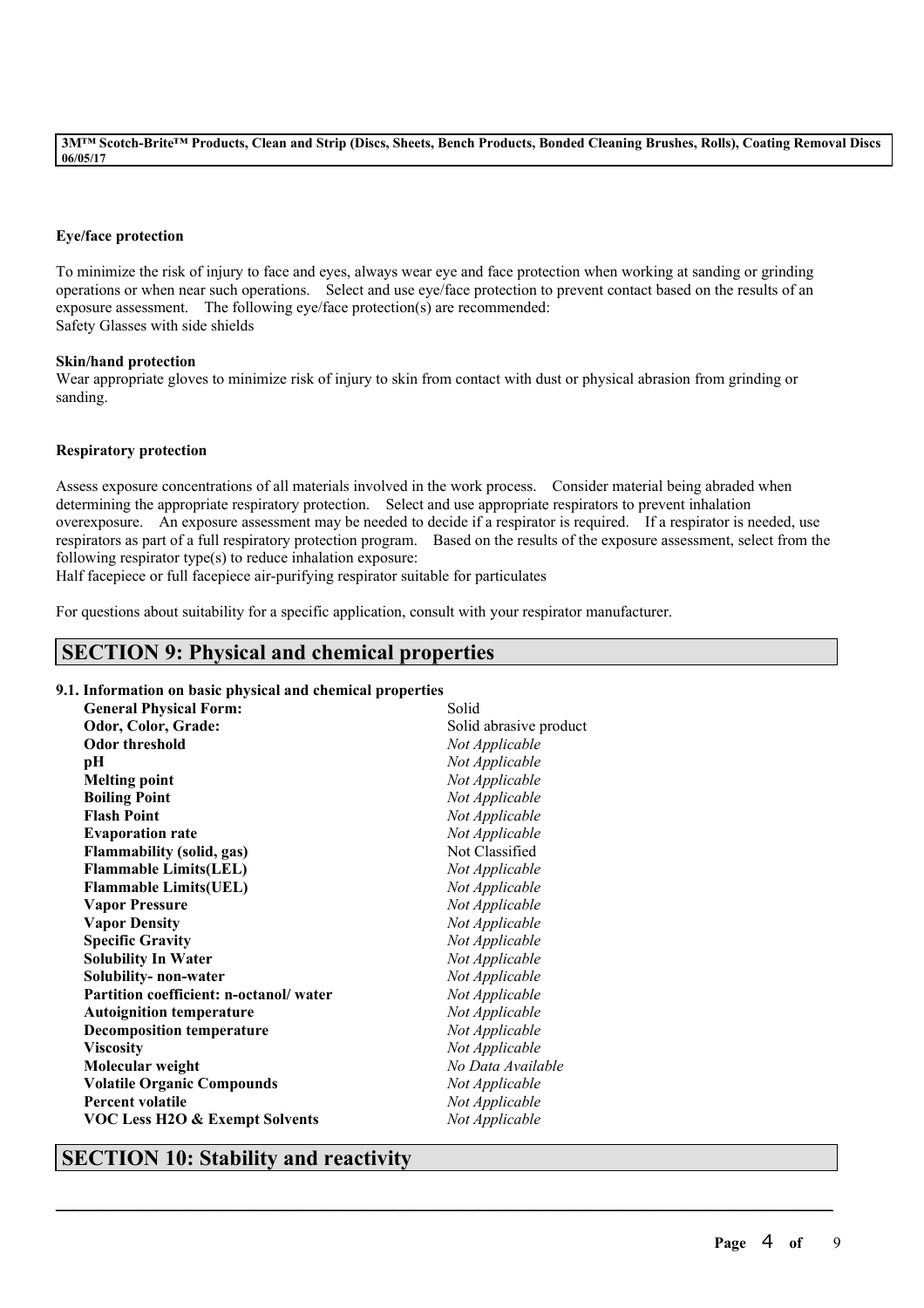## **10.1. Reactivity**

This material is considered to be non reactive under normal use conditions.

## **10.2. Chemical stability**

Stable.

**10.3. Possibility of hazardous reactions** Hazardous polymerization will not occur.

**10.4. Conditions to avoid** None known.

**10.5. Incompatible materials** None known.

**10.6. Hazardous decomposition products**

None known.

#### **Substance Condition**

Refer to section 5.2 for hazardous decomposition products during combustion.

## **SECTION 11: Toxicological information**

The information below may not be consistent with the material classification in Section 2 if specific ingredient **classifications are mandated by a competent authority. In addition, toxicological data on ingredients may not be** reflected in the material classification and/or the signs and symptoms of exposure, because an ingredient may be present below the threshold for labeling, an ingredient may not be available for exposure, or the data may not be **relevant to the material as a whole.**

**11.1. Information on Toxicological effects**

**Signs and Symptoms of Exposure**

#### Based on test data and/or information on the components, this material may produce the following health effects:

#### **Inhalation:**

Dust from grinding, sanding or machining may cause irritation of the respiratory system. Signs/symptoms may include cough, sneezing, nasal discharge, headache, hoarseness, and nose and throat pain.

#### **Skin Contact:**

Mechanical Skin irritation: Signs/symptoms may include abrasion, redness, pain, and itching.

#### **Eye Contact:**

Mechanical eye irritation: Signs/symptoms may include pain, redness, tearing and corneal abrasion.

Dust created by grinding, sanding, or machining may cause eye irritation. Signs/symptoms may include redness, swelling, pain, tearing, and blurred or hazy vision.

 $\mathcal{L}_\mathcal{L} = \mathcal{L}_\mathcal{L} = \mathcal{L}_\mathcal{L} = \mathcal{L}_\mathcal{L} = \mathcal{L}_\mathcal{L} = \mathcal{L}_\mathcal{L} = \mathcal{L}_\mathcal{L} = \mathcal{L}_\mathcal{L} = \mathcal{L}_\mathcal{L} = \mathcal{L}_\mathcal{L} = \mathcal{L}_\mathcal{L} = \mathcal{L}_\mathcal{L} = \mathcal{L}_\mathcal{L} = \mathcal{L}_\mathcal{L} = \mathcal{L}_\mathcal{L} = \mathcal{L}_\mathcal{L} = \mathcal{L}_\mathcal{L}$ 

#### **Ingestion:**

No health effects are expected.

## **Additional Information:**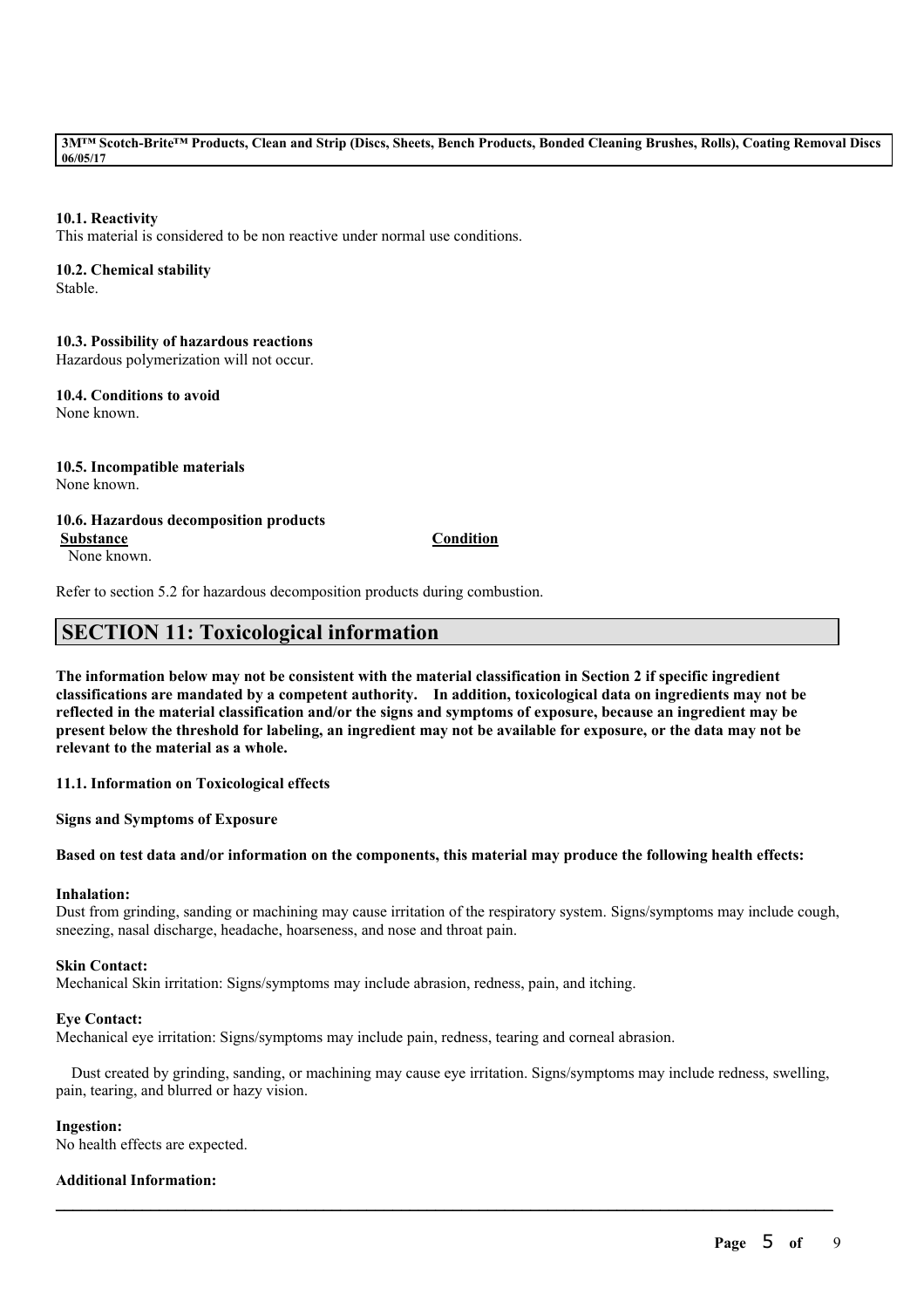This document covers only the 3M product. For complete assessment, when determining the degree of hazard, the material being abraded must also be considered.

#### **Toxicological Data**

If a component is disclosed in section 3 but does not appear in a table below, either no data are available for that endpoint or the data are not sufficient for classification.

#### **Acute Toxicity**

| Name                                                                                                                          | Route     | <b>Species</b> | Value                                             |
|-------------------------------------------------------------------------------------------------------------------------------|-----------|----------------|---------------------------------------------------|
| Overall product                                                                                                               | Ingestion |                | No data available; calculated $ATE > 5,000$ mg/kg |
| Silicon Carbide Mineral                                                                                                       | Dermal    | Rat            | $LD50 > 2,000$ mg/kg                              |
| Silicon Carbide Mineral                                                                                                       | Ingestion | Rat            | $LD50 > 2,000$ mg/kg                              |
| $\sqrt{2}$<br>the contract of the contract of the contract of the contract of the contract of the contract of the contract of |           |                |                                                   |

 $ATE = acute$  toxicity estimate

#### **Skin Corrosion/Irritation**

| Name                    | <b>Species</b> | <b>WY 3</b><br>Value             |
|-------------------------|----------------|----------------------------------|
| Silicon Carbide Mineral | Rat            | . .<br>No significant irritation |

#### **Serious Eye Damage/Irritation**

| Name                    | <b>Species</b>                    | Value                     |
|-------------------------|-----------------------------------|---------------------------|
| Silicon Carbide Mineral | Professio<br>nal<br>judgeme<br>nt | No significant irritation |

#### **Skin Sensitization**

For the component/components, either no data are currently available or the data are not sufficient for classification.

#### **Respiratory Sensitization**

For the component/components, either no data are currently available or the data are not sufficient for classification.

#### **Germ Cell Mutagenicity**

For the component/components, either no data are currently available or the data are not sufficient for classification.

#### **Carcinogenicity**

For the component/components, either no data are currently available or the data are not sufficient for classification.

#### **Reproductive Toxicity**

#### **Reproductive and/or Developmental Effects**

For the component/components, either no data are currently available or the data are not sufficient for classification.

## **Target Organ(s)**

## **Specific Target Organ Toxicity - single exposure**

For the component/components, either no data are currently available or the data are not sufficient for classification.

#### **Specific Target Organ Toxicity - repeated exposure**

For the component/components, either no data are currently available or the data are not sufficient for classification.

#### **Aspiration Hazard**

For the component/components, either no data are currently available or the data are not sufficient for classification.

 $\mathcal{L}_\mathcal{L} = \mathcal{L}_\mathcal{L} = \mathcal{L}_\mathcal{L} = \mathcal{L}_\mathcal{L} = \mathcal{L}_\mathcal{L} = \mathcal{L}_\mathcal{L} = \mathcal{L}_\mathcal{L} = \mathcal{L}_\mathcal{L} = \mathcal{L}_\mathcal{L} = \mathcal{L}_\mathcal{L} = \mathcal{L}_\mathcal{L} = \mathcal{L}_\mathcal{L} = \mathcal{L}_\mathcal{L} = \mathcal{L}_\mathcal{L} = \mathcal{L}_\mathcal{L} = \mathcal{L}_\mathcal{L} = \mathcal{L}_\mathcal{L}$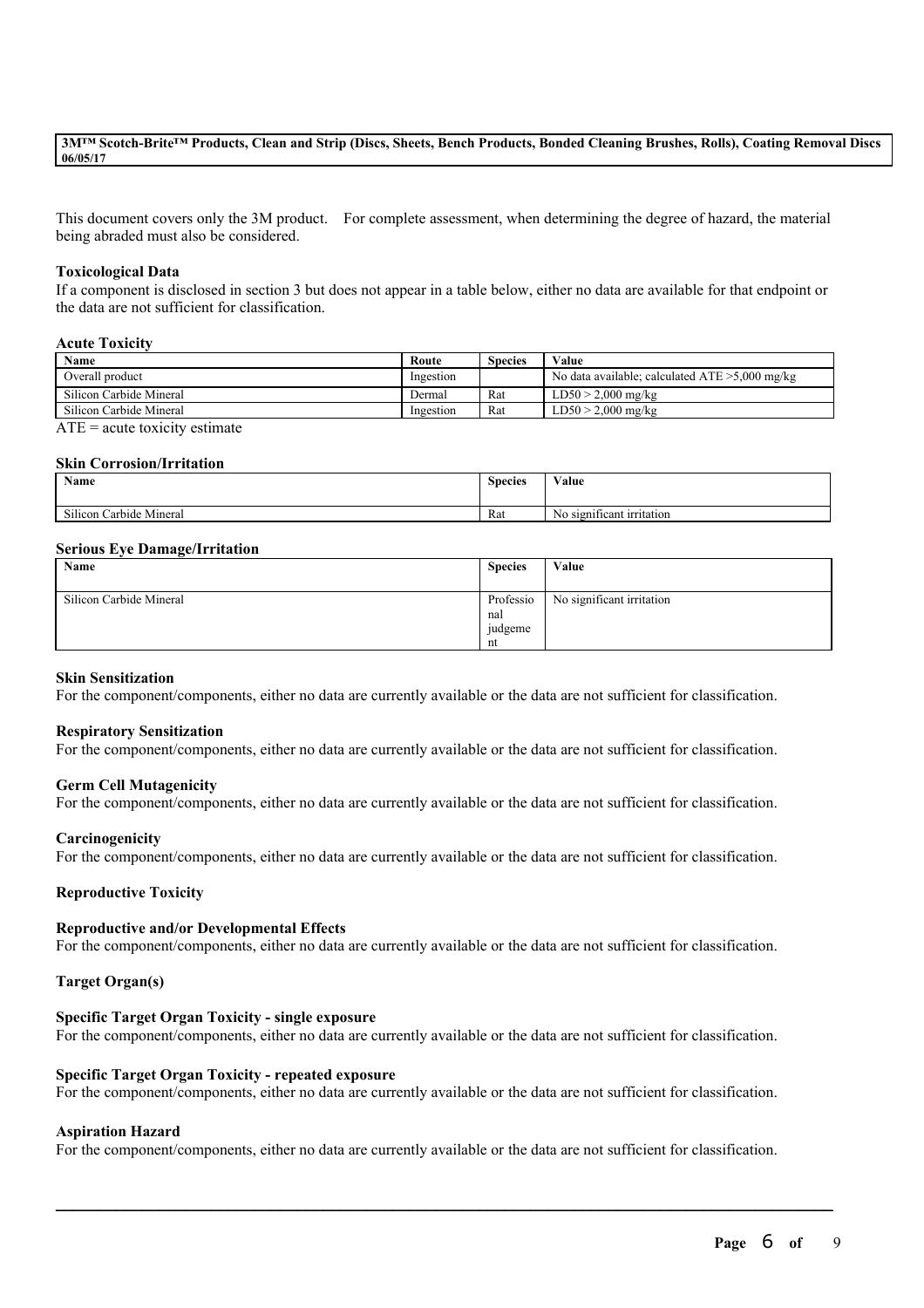Please contact the address or phone number listed on the first page of the SDS for additional toxicological information **on this material and/or its components.**

## **SECTION 12: Ecological information**

## **Ecotoxicological information**

Please contact the address or phone number listed on the first page of the SDS for additional ecotoxicological information on this material and/or its components.

## **Chemical fate information**

Please contact the address or phone number listed on the first page of the SDS for additional chemical fate information on this material and/or its components.

## **SECTION 13: Disposal considerations**

## **13.1. Disposal methods**

Dispose of contents/ container in accordance with the local/regional/national/international regulations.

Prior to disposal, consult all applicable authorities and regulations to insure proper classification. The substrate that was abraded must be considered as a factor in the disposal method for this product. Dispose of waste product in a permitted industrial waste facility. As a disposal alternative, incinerate in a permitted waste incineration facility. Proper destruction may require the use of additional fuel during incineration processes. If no other disposal options are available, waste product may be placed in a landfill properly designed for industrial waste.

## **EPA Hazardous Waste Number (RCRA):** Not regulated

## **SECTION 14: Transport Information**

Not regulated per U.S. DOT, IATA or IMO.

These transportation classifications are provided as a customer service. As the shipper YOU remain responsible for complying with all applicable laws and regulations, including proper transportation classification and packaging. 3M transportation classifications are based on product formulation, packaging, 3M policies and 3M understanding of applicable current regulations. 3M does not guarantee the accuracy of this classification information. This information applies only to transportation classification and not the packaging, labeling, or marking requirements. The original 3M package is certified for U.S. ground shipment only. If you are shipping by air or ocean, the package may not meet applicable regulatory requirements.

## **SECTION 15: Regulatory information**

## **15.1. US Federal Regulations**

Contact 3M for more information.

## **311/312 Hazard Categories:**

|                | Fire Hazard - No Pressure Hazard - No | Reactivity Hazard - No Immediate Hazard - No | Delayed Hazard - |
|----------------|---------------------------------------|----------------------------------------------|------------------|
| N <sub>0</sub> |                                       |                                              |                  |

 $\mathcal{L}_\mathcal{L} = \mathcal{L}_\mathcal{L} = \mathcal{L}_\mathcal{L} = \mathcal{L}_\mathcal{L} = \mathcal{L}_\mathcal{L} = \mathcal{L}_\mathcal{L} = \mathcal{L}_\mathcal{L} = \mathcal{L}_\mathcal{L} = \mathcal{L}_\mathcal{L} = \mathcal{L}_\mathcal{L} = \mathcal{L}_\mathcal{L} = \mathcal{L}_\mathcal{L} = \mathcal{L}_\mathcal{L} = \mathcal{L}_\mathcal{L} = \mathcal{L}_\mathcal{L} = \mathcal{L}_\mathcal{L} = \mathcal{L}_\mathcal{L}$ 

## **EPCRA 311/312 Hazard Classifications (effective January 1, 2018):**

# **Physical Hazards**

Not applicable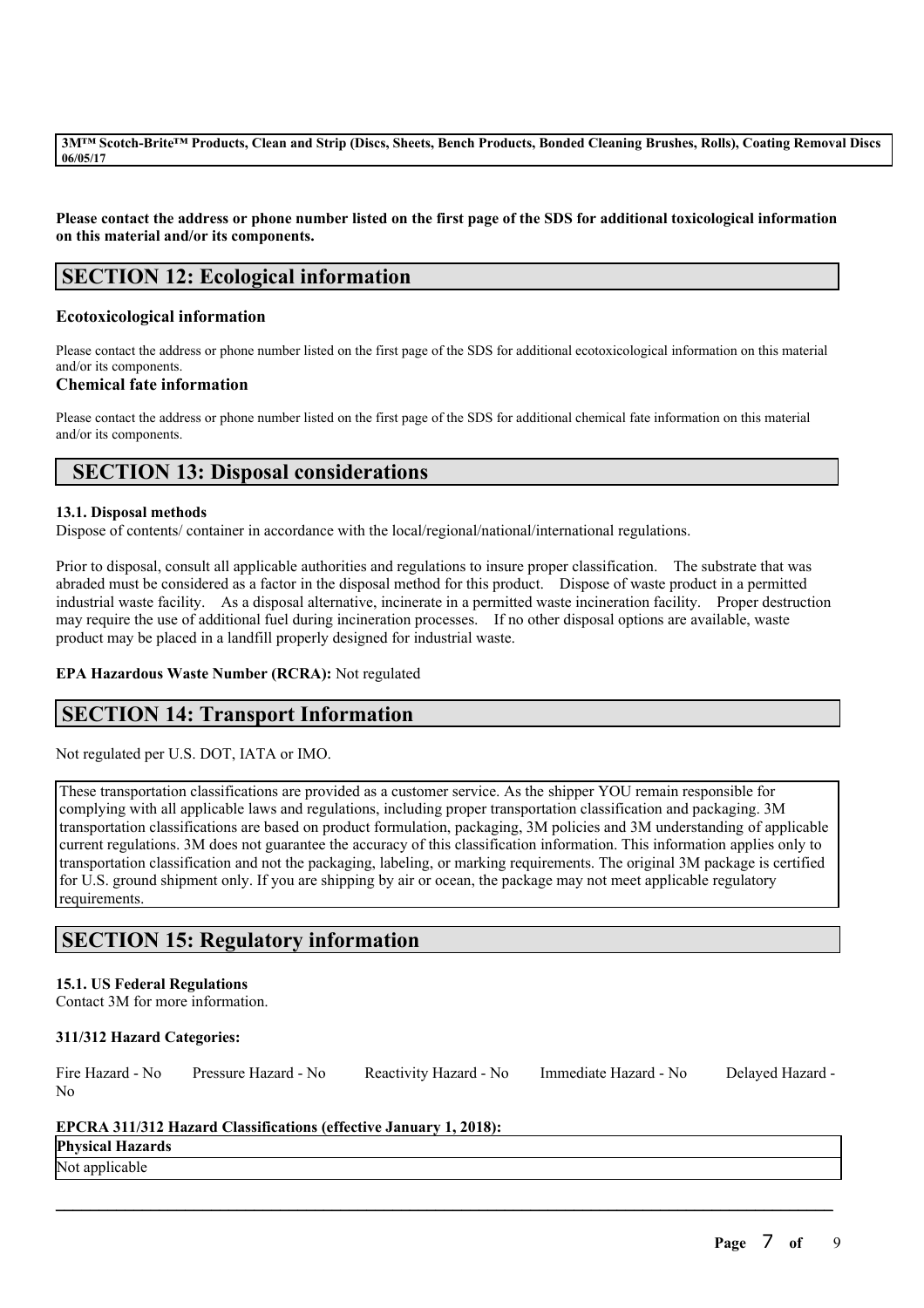### **Health Hazards**

Not applicable

#### **15.2. State Regulations**

Contact 3M for more information.

#### **15.3. Chemical Inventories**

This product is an article as defined by TSCA regulations, and is exempt from TSCA Inventory listing requirements.

Contact 3M for more information.

## **15.4. International Regulations**

Contact 3M for more information.

**This SDS has been prepared to meet the U.S. OSHA Hazard Communication Standard, 29 CFR 1910.1200.**

## **SECTION 16: Other information**

## **NFPA Hazard Classification**

**Health:** 0 **Flammability:** 1 **Instability:** 0 **Special Hazards:** None

National Fire Protection Association (NFPA) hazard ratings are designed for use by emergency response personnel to address the hazards that are presented by short-term, acute exposure to a material under conditions of fire, spill, or similar emergencies. Hazard ratings are primarily based on the inherent physical and toxic properties of the material but also include the toxic properties of combustion or decomposition products that are known to be generated in significant quantities.

## **HMIS Hazard Classification Health:** 0 **Flammability:** 1 **Physical Hazard:** 0 **Personal Protection:** X - See PPE section.

Hazardous Material Identification System (HMIS® IV) hazard ratings are designed to inform employees of chemical hazards in the workplace. These ratings are based on the inherent properties of the material under expected conditions of normal use and are not intended for use in emergency situations. HMIS® IV ratings are to be used with a fully implemented HMIS® IV program. HMIS® is a registered mark of the American Coatings Association (ACA).

| <b>Document Group:</b> | 06-8728-5 | <b>Version Number:</b>  | 15.10    |
|------------------------|-----------|-------------------------|----------|
| <b>Issue Date:</b>     | 06/05/17  | <b>Supercedes Date:</b> | 03/21/14 |

DISCLAIMER: The information in this Safety Data Sheet (SDS) is believed to be correct as of the date issued.3MMAKES NO WARRANTIES, EXPRESSED OR IMPLIED, INCLUDING, BUT NOT LIMITED TO, ANY IMPLIED WARRANTY OF MERCHANTABILITY OR FITNESS FOR A PARTICULAR PURPOSE OR COURSE OF PERFORMANCE OR USAGE OF TRADE.User is responsible for determining whether the3Mproduct is fit for a particular purpose and suitable for user's method of use or application.Given the variety of factors that can affect the use and application of a3Mproduct, some of which are uniquely within the user's knowledge and control, it is essential that the user evaluate the3Mproduct to determine whether it is fit for a particular purpose and suitable for user's method of use or application.

3Mprovides information in electronic form as a service to its customers. Due to the remote possibility that electronic transfer may have resulted in errors, omissions or alterations in this information,3Mmakes no representations as to its completeness or accuracy. In addition, information obtained from a database may not be as current as the information in the SDS available directly from3M

 $\mathcal{L}_\mathcal{L} = \mathcal{L}_\mathcal{L} = \mathcal{L}_\mathcal{L} = \mathcal{L}_\mathcal{L} = \mathcal{L}_\mathcal{L} = \mathcal{L}_\mathcal{L} = \mathcal{L}_\mathcal{L} = \mathcal{L}_\mathcal{L} = \mathcal{L}_\mathcal{L} = \mathcal{L}_\mathcal{L} = \mathcal{L}_\mathcal{L} = \mathcal{L}_\mathcal{L} = \mathcal{L}_\mathcal{L} = \mathcal{L}_\mathcal{L} = \mathcal{L}_\mathcal{L} = \mathcal{L}_\mathcal{L} = \mathcal{L}_\mathcal{L}$ 

## **3M USA SDSs are available at www.3M.com**